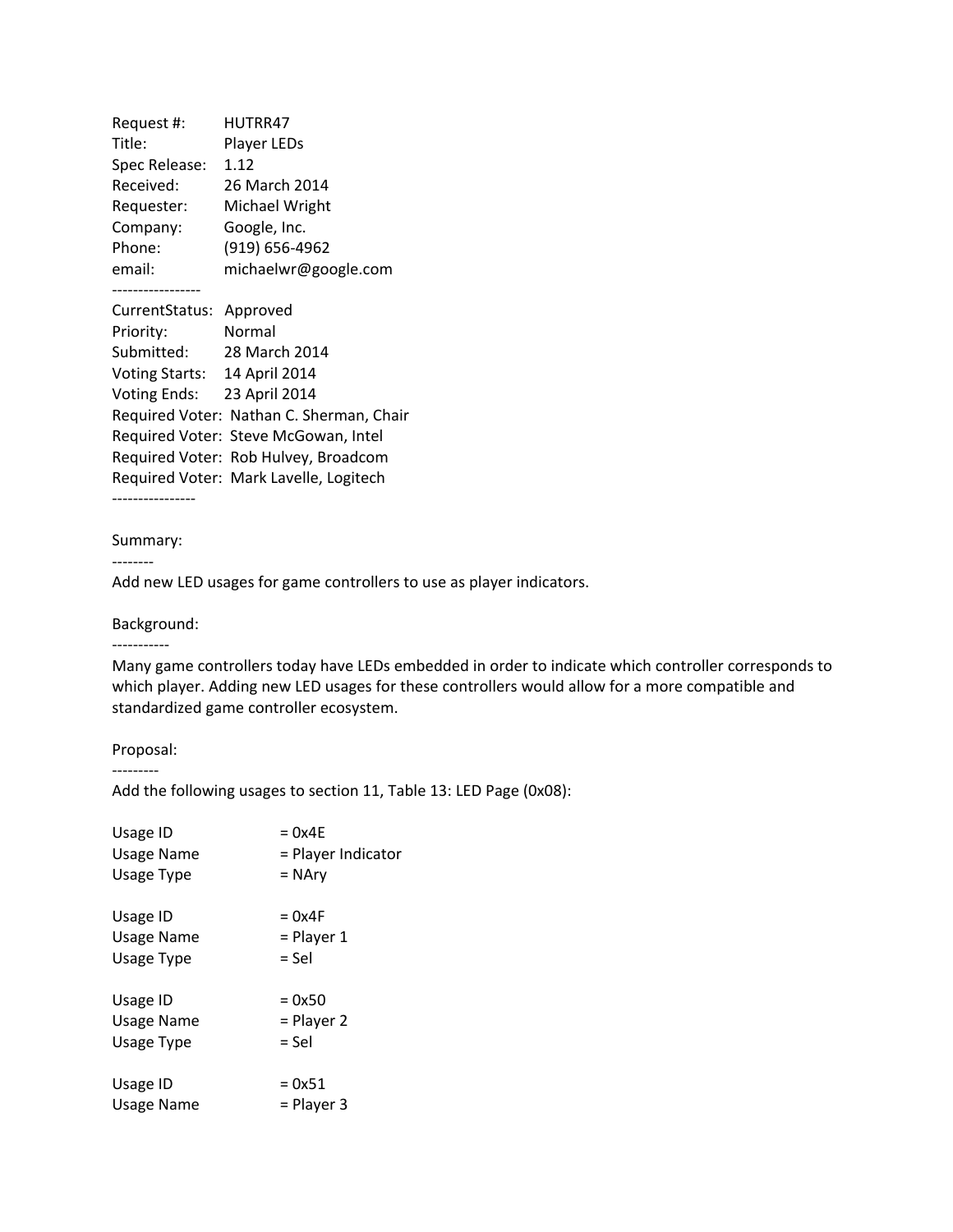| Usage Type | = Sel        |
|------------|--------------|
| Usage ID   | $= 0x52$     |
| Usage Name | $=$ Player 4 |
| Usage Type | = Sel        |
| Usage ID   | $= 0x53$     |
| Usage Name | = Player 5   |
| Usage Type | = Sel        |
| Usage ID   | $= 0x54$     |
| Usage Name | = Player 6   |
| Usage Type | = Sel        |
| Usage ID   | $= 0x55$     |
| Usage Name | = Player 7   |
| Usage Type | = Sel        |
| Usage ID   | $= 0x56$     |
| Usage Name | = Player 8   |
| Usage Type | = Sel        |

Player Indicator NAry - An array that defines which player indicator LEDs the device supports. Player 1 - 8 Sel - The LED indicator for the given player number.

Response:

‐‐‐‐‐‐‐‐‐

<Added by HID Chair upon closing the Request>

Notes on Approval Procedure:

‐‐‐‐‐‐‐‐‐‐‐‐‐‐‐‐‐‐‐‐‐‐‐‐‐‐‐‐

HID WG On Line Voting Procedures MNM

1. Votes are on a per company basis.

2. Each Review Request shall have attached a Required Voter List that is the result of recruiting by the HID Chair and submitter of members of the USB IF. Required Voter List must include the HID Chair plus 2 companies (other than the submitter) plus any others designated by the HID Chair at the Chairï¿1/2s discretion. The Required Voter List ensures that a quorum is available to approve the Request.